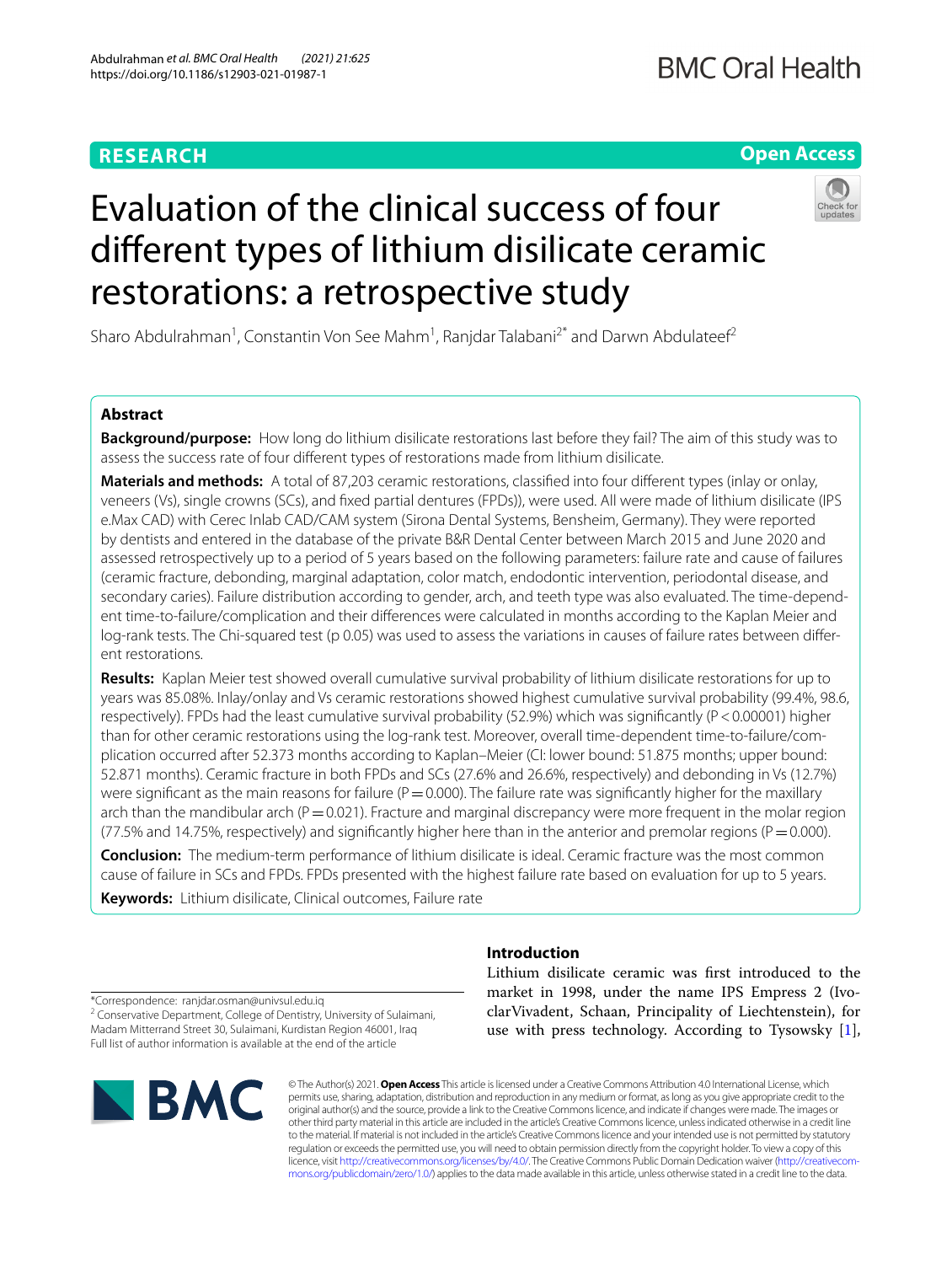the material generally consists of "70% needle-like lithium disilicate crystals which are embedded in a glassy matrix". In 2005, IPS Empress 2 was replaced by a modified version, IPS e.max Press and IPS e.max CAD. The CAD version of the IPS lithium disilicate e.Max ceramic is provided in a metasilicate state, which is characterized by 40% platelet-shaped lithium metasilicate crystals and a glassy matrix, and is bluish in color. The material can be easily machined and try-in procedures can be accomplished with care. To obtain the lithium disilicate structure, the crystallization method is required. The fnal material properties and a tooth colored shade are obtained by a crystallization fring at 840 °C, which takes approximately 25 min [\[2](#page-6-1)].

In conservative dentistry, lithium disilicate has a number of advantages. First, it combines high mechanical strength of up to  $360 \pm 60$  MPa with fracture toughness of between [2](#page-6-1).0 and 2.5  $MPa \times m^{0.5}$  [2, [3](#page-6-2)]; second, it has translucent characteristics appropriate for tooth-colored restorations  $[4, 5]$  $[4, 5]$  $[4, 5]$  $[4, 5]$ ; third, with chair-side CAD/CAM technology only a single visit appointment is required, with no provisional phase  $[6]$  $[6]$ ; fourth, the fresh ground dentin provides the best adhesive bond [\[7](#page-6-6)]; ffth, an immediate evaluation of the preparation and the margin is possible based on the digital impression procedure [[8\]](#page-6-7).

Lithium-disilicate has applications in a comprehensive range of products for diverse uses and processing techniques [\[9](#page-6-8)]. It is a glass–ceramic material that has the beneft of providing maximum esthetics [[10](#page-6-9)] and good fracture resistance  $[11]$  $[11]$ . Based on these benefits, lithium disilicate could be implemented as a veneering material, for inlays and onlays, partial and full crowns, and threeunit fxed partial dentures in the anterior, premolar and posterior molar regions [\[12](#page-7-1), [13\]](#page-7-2).

When studying the clinical outcome of all-ceramic restorations, it is important to remember that aging and stress exhaustion in the oral environment, as well as function and para-function, have an impact on their longevity [[14\]](#page-7-3). As a result, the gold standard in the dentistry literature is an evaluation that takes into account at least 5 years of clinical treatment [\[15,](#page-7-4) [16](#page-7-5)].

Only a few researches have published long-term clinical results. In general, clinical investigations demonstrate that crowns put in the posterior region have a higher fracture rate [\[17](#page-7-6), [18](#page-7-7)], and molar crowns have a higher failure rate than premolar crowns [\[19\]](#page-7-8).

Therefore, the aim of this study was to evaluate the success rate of chair-side fabrication of inlays or onlays, veneers (Vs), single crowns (SCs), and fxed partial dentures (FPDs) from lithium disilicate for up to 5 years. The null hypothesis was that four types of lithium disilicate ceramic restoration exhibit a similar clinical performance up to 5 years of clinical use.

# **Materials and methods Study design**

A total of 87,203 ceramic restorations were classifed into four diferent categories comprising 2007 (2.3%) inlays or onlays, 66,637 (76.52%) Vs, 12,404 (14.22%) SCs, and 6060 (6.9%) FPDs respectively. This retrospective observational study was reviewed and approved by the Ethical Committee of the College of Dentistry of the University of Sulaimani (application no. 200).

All restorations were made of IPS e.Max lithium disilicate CAD/CAM ceramic blocks (Ivoclar-Vivadent, Liechtenstein), fabricated using software CEREC Inlab SW 4.2.4 CAD/CAM system (Sirona Dental Systems, Bensheim, Germany), and the fnal design was sent to the milling unit at inLab MC XL CEREC (Sirona Dental Systems GmbH, Bensheim, Germany). These large datasets were assembled by sixteen dentists over a period of 5 years and were recovered from the databases of four CAD/CAM machines. The database consisting of all types of restorations and complaint information within the time span from March 2015 to June 2020 (5-y interval) was released by the private B&R Dental Center to the authors.

# **Patient selection**

Patients presenting with dental defects including short clinical crowns, fractured restorations, poor spacing, misalignment or tooth discoloration were included for all-ceramic restorations, while those with poor oral hygiene, high caries activity or inadequate endodontic therapy were excluded.

The inclusion criteria for the abutment teeth were as follows: tooth mobility≤grade 1, vital pulp or successful endodontic treatment without apical periodontitis, no internal or external root resorption and normal occlusion relationship. Cantilever and long span FDPs with more than three units were excluded. Inlay or onlay ceramic restorations in the posterior premolar and molar regions were included, as were SCs and FDPs in the anterior and posterior regions and Vs in the anterior and premolar regions [\[13](#page-7-2)].

In the fnal patient sample, the mean age was 43.7 years, with a minimum age of 20.0 years and maximum of 74.0 years. The gender distribution was 57.46% females and 42.54% males.

# **Prosthodontic procedures**

#### *Tooth preparation*

Rubber dam was used to isolate the moisture and the abutment teeth were conventionally prepared according to the clinically standardized method. The crowns, veneers, inlay and onlay ceramic restorations were prepared according to the accepted principles [[20–](#page-7-9)[22](#page-7-10)].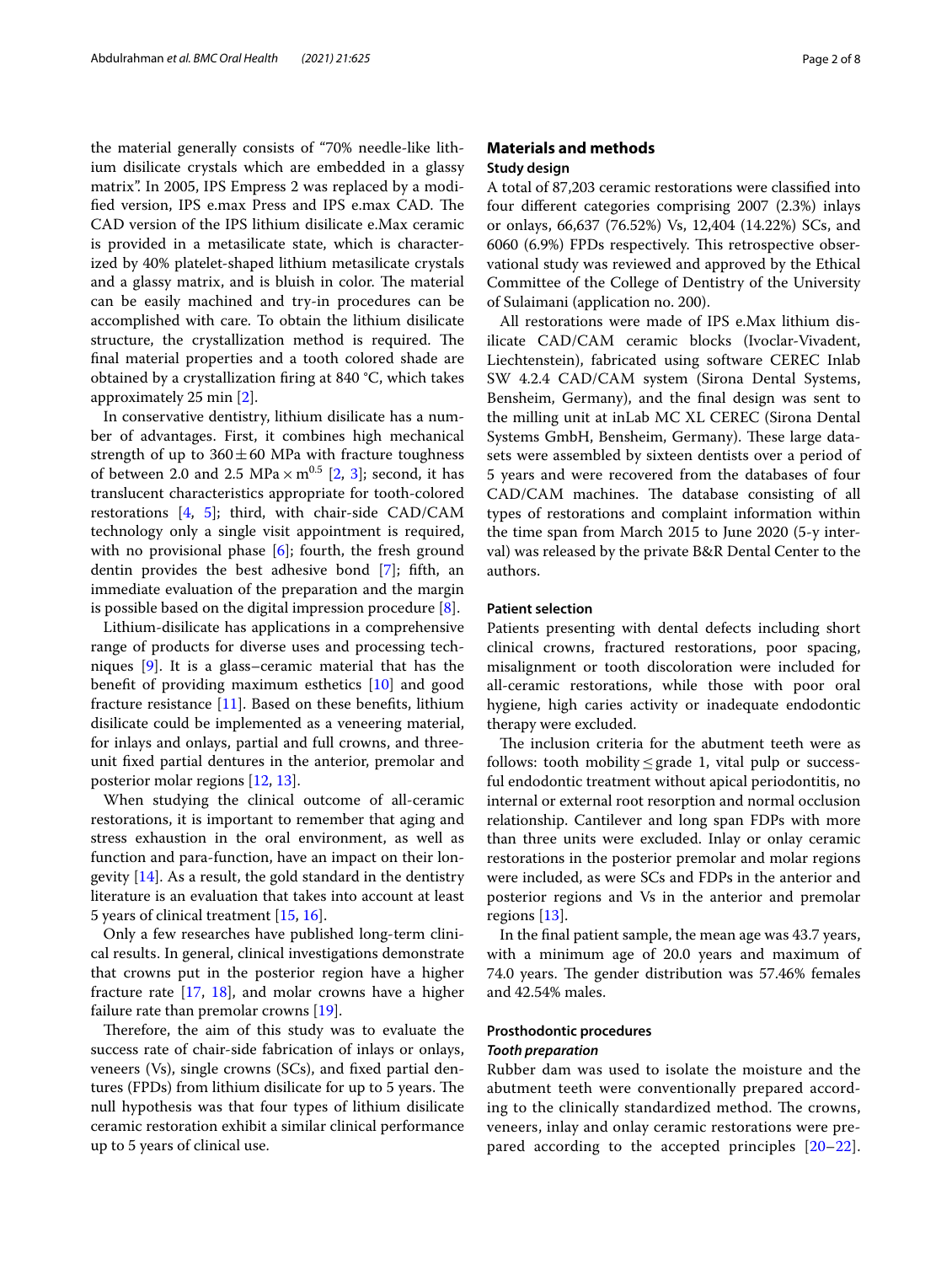Cavity walls were fared 6°–12°, isthmus minimum 1.5 mm width, internal lines and point angles rounded, pulpal foor shaped to allow an occlusal thickness of the indirect restorations of at least 1.5–2.0 mm and non-working and working cusps covered with at least 1.5 mm and 2 mm of restorative material, respectively. The minimum thicknesses of crowns preparation according to the study protocol in various areas are 2 mm on the occlusal or incisal surfaces, 1.5 mm on the labial or buccal surfaces, 1 mm on the proximal and lingual surfaces and 1 mm at a distinct chamfer of 1.0 mm width as finish line, respectively. The minimum thicknesses of veneers preparation in various areas are 0.3 mm at the cervical 1/3, 0.5 mm at the middle 1/3, 0.8 mm at the incisal 1/3 of the labial surfaces and 0.3 mm at a distinct chamfer of 1.0 mm width as fnish line, respectively [[13,](#page-7-2) [14\]](#page-7-3). If the preparation margin was located subgingivally, retraction cords were inserted, so that the fnish line was clearly visible.

## *Scanning and restoration fabrication*

In the private B&R Dental Center, the optical impressions were taken with an infrared camera, and the restorations were fabricated using the CEREC Inlab SW 4.2.4 CAD/CAM software system. All the restorations were made with IPS e.Max lithium disilicate CAD (Ivoclar Vivadent, Switzerland). At regular milling speed, the clinician milled restorations from prefabricated block of IPS e.max CAD. After removing the restoration from the milling chamber, the clinician cleaned and dried it carefully before using e.max CAD Crystall./Glaze paste (Ivoclar Vivadent) with shade tints to match the shade of the existing teeth. To complete the crystallization process, the restoration was burned in a porcelain oven under vacuum, according to the manufacturer's instructions. The fire cycle comprised two steps that took 35 min to complete (though this time has subsequently been cut in half thanks to the introduction of a spray glaze).

## *Restoration cementation*

The intaglio surface of the restorations was etched with hydrofuoric acid (IPS Empress etch, Ivoclar Vivadent) for 20 s before adhesive cementation, and a silane coupling agent was used for 60 s (Monobond S, Ivoclar Vivadent). Using pumice and hand equipment, the tooth surface was mechanically cleansed. A dual cure self-adhesive resin cement was used to adhere the repairs (Multilink Sprint, Ivoclar Vivadent). After complete seating, the restoration margins were light cured for 3 s to remove excess cement and fnally light cured for 20 s.

# **Clinical evaluation**

Data collection was performed through registration of the records of all patients from the database in the private B&R Dental Centre for up to 5 years. Each patient regularly follows up every 6 months and also any patient who visited for any complaint before follow up time would also be recorded. Within this retrospective study, the failures were reported using modifed criteria developed by the US Public Health Service (USPHS) [\[23](#page-7-11)]. Failures were defned by any biological complication marginal adaptation, endodontic intervention, secondary caries, and periodontal problem or esthetic failure like color match and mechanical (technical) complication like clinical unacceptable fracture or chipping of ceramic and debonding (loss of retention). In the present study, the most common causes of fracture were evaluated and classifed into span length, connector, occlusion, FPDs including molar, and others. Also, failure distribution was classifed according to gender, arch (maxilla and mandible), and tooth position (anterior, premolar, and molar region). The failure rate was assessed as the number of failure restorations / the number of total restorations up to 5 years. The dentists who accomplished the recall examinations and follow ups to record the complications were the same ones who conducted the treatment. The authors were fully blinded to patients and dental practices and processed the database by fltering the information corresponding only to the lithium disilicate ceramic restorations.

# **Statistical evaluation**

SPSS version 22 was used to conduct statistical analysis (IBM, Armonk, NY, USA). Kaplan–Meier probabilities of time-dependent time-to-failure/complication were estimated based on the number of failures documented throughout the observation period for all types of ceramic restorations. The aforementioned parameters were analyzed by log-rank testing for signifcant associations with restorative failure. The Chi-squared test was used to assess the variations in causes of failure rates among the various restorations. Statistical analyses were conducted at a signifcance level of 0.05.

# **Results**

The results from the Kaplan–Meier survival analysis are summarized in Table  $1$  and cumulative probability of failure illustrated in Fig. [1.](#page-4-0) Diferent types of prosthesis showed signifcant diferences in survival time using log-rank test  $(P < 0.0001)$ . At 5 years  $(60 \text{ months})$  follow up, inlay/onlay and Vs showed the highest cumulative survival probability (99.4%, 98.6%) and mean of survival (59.707, 59.763 months, respectively). In SCs, the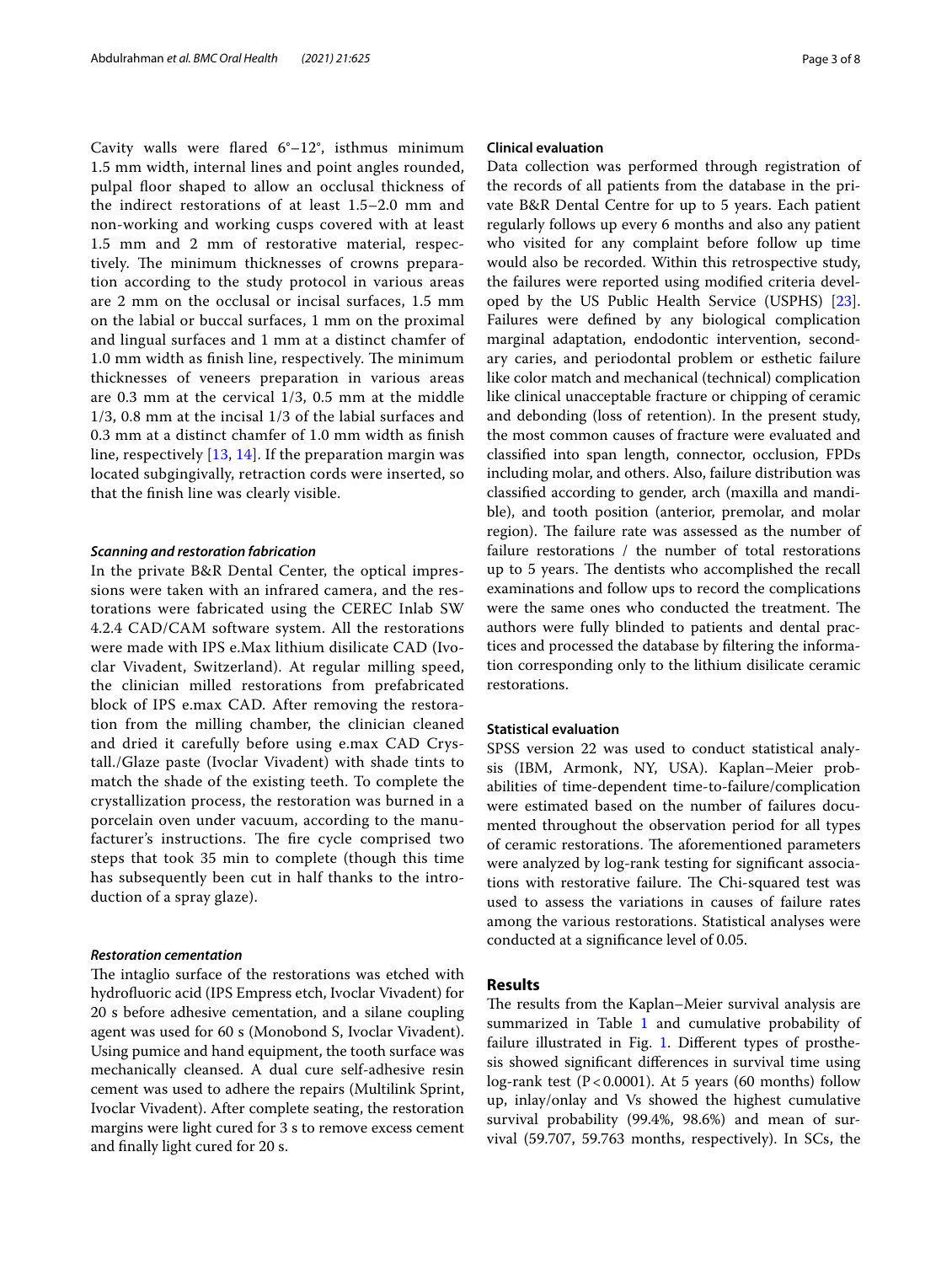| 66,732<br>Prosthesis<br>leneer | Total number Event (failure) |       | Censored       |        |                       |                  |                         |                         |                       |
|--------------------------------|------------------------------|-------|----------------|--------|-----------------------|------------------|-------------------------|-------------------------|-----------------------|
|                                |                              |       |                |        | Cumulative survival   | Estimate mean of | 95% confidence interval |                         | Log-Rank (Mantel-Cox) |
|                                | Number Percent               |       | Number Percent |        | probability (percent) | survival (month) |                         | Lower bound Upper bound |                       |
|                                | 234                          | 0.35% | 66,498         | 99.65% | 98.6%                 | 59.763           | 59.732                  | 59.794                  | $X^2 = 5652.3$        |
| 2007<br>nlay/onlay             |                              | 0.45% | 1998           | 99.55% | 99.3%                 | 59.707           | 59.514                  | 59.900                  | 0.0001                |
| 12,404<br>single crown         | 228                          |       | 2,176          | 98.2%  | 89.5%                 | 58.722           | 58.556                  | 58.888                  |                       |
| 6060<br>Fixed partial denture  | 736                          |       | 5324           | 87.9%  | 52.9%                 | 52.373           | 51.875                  | 52.871                  |                       |
| 87,203<br>Total                | ,207                         | 0.6%  | 85,996         | 98.6%  | 85.08%                | 59.049           | 58.996                  | 59.103                  |                       |

<span id="page-3-0"></span>

| )<br>)<br>)<br>Agiar curvilland and<br>ā<br>5<br>w-wehre X sienzer |  |
|--------------------------------------------------------------------|--|
| י<br>5<br>Í                                                        |  |
|                                                                    |  |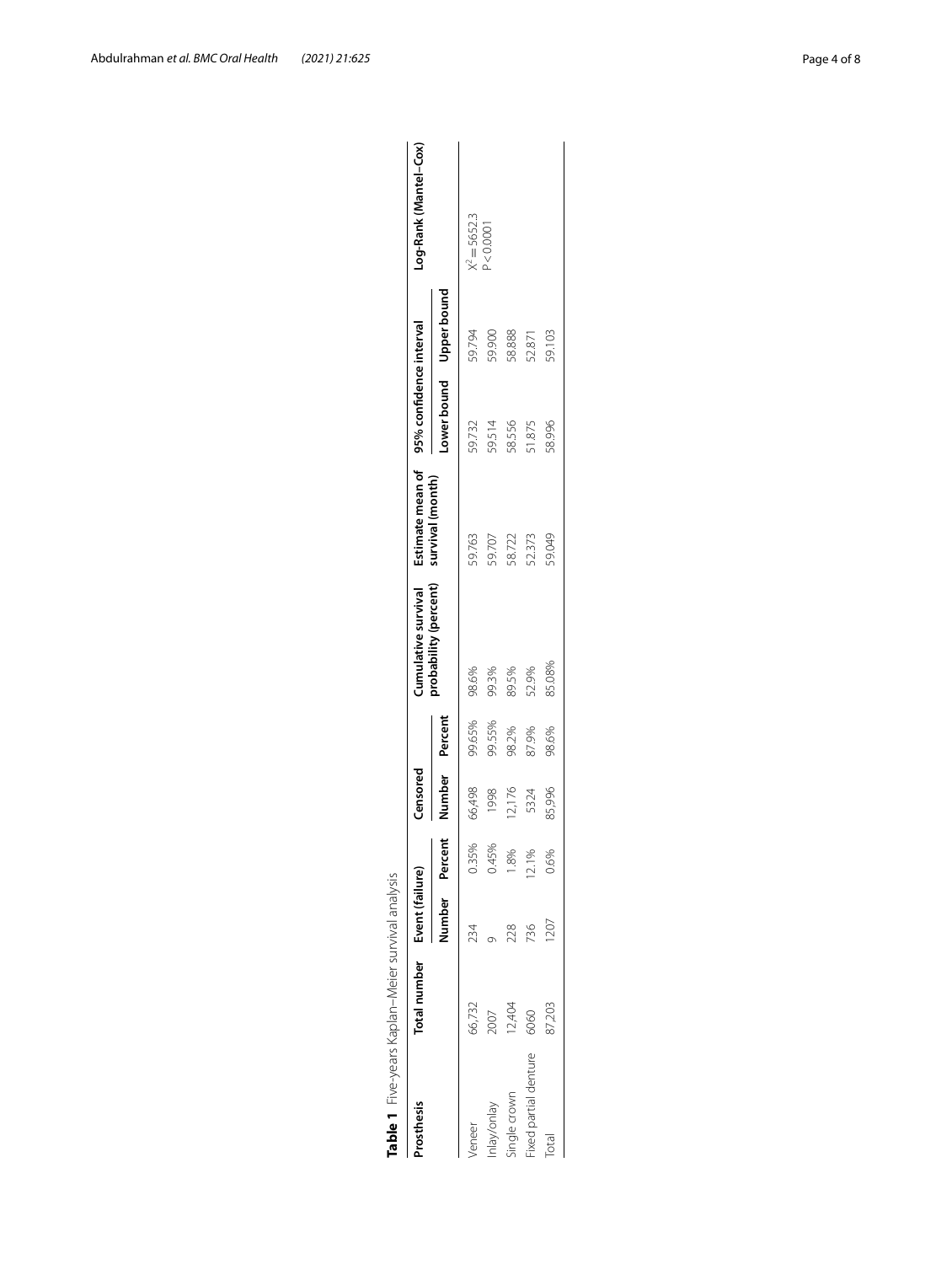

<span id="page-4-0"></span>cumulative survival probability was 89.5%, followed by FPDs which had the least cumulative survival probability (52.9%) and lowest mean of survival (52.373 months).

To compare the causes of failure in relation to diferent factors, out of 1207 overall failures, only 503 cases were analyzed, whereas 704 cases (569 units of FPD, 39 crown, 1 inlay and 95 veneers) were excluded from the study because the causes of failure were unknown (not recorded). Regarding FPDs, the number of prostheses was used rather than the number of units.

Pearson's chi-squared test indicated a signifcant relationship between type of ceramic restoration and cause of failure ( $P=0.000$ ). Fracture most frequently occurred in FPDs, followed by SCs (27.63 and 26.64 respectively). Debonding and endodontic intervention were highest in the Vs (12.72 and 2.19 respectively), while marginal adaptation was found more frequently in SCs and Vs (7.36 and 2.90, respectively) Table [2.](#page-4-1)

Among the most common causes of fracture in FPDs were short clinical crown, inadequate preparation of the abutment, improper design, and not following guidelines, which were categorized as others (33%), while inclusion of molar as abutment (26%) was indicated as the most likely individual cause of failure related to FPDs, as shown in Fig. [2](#page-4-2).

Pearson's chi-squared test identifed a statistically significant association ( $P=0.021$ ) between causes of failure of ceramic restorations and dental arch. With the exception of periodontal disease, all the common causes of failure occurred more frequently in the maxillary arch compared to mandibular arch, as shown in Table [3](#page-5-0).

Additionally, a signifcant relationship was found between frequency of cause of failure and position of the ceramic restoration in the dental arch  $(P=0.000)$ , using Pearson's chi-squared test  $(p < 0.05)$ . Fracture and marginal discrepancy occurred more frequently in the molar region (28.23% and 5.37%, respectively). Color match, debonding and endodontic intervention occurred most frequently in the anterior region, followed by the premolar region, and least frequently in the molar region, as shown in Table [4](#page-5-1).

However, using Pearson's chi-squared  $(P > 0.05)$ , no signifcant relationship was identifed between gender

<span id="page-4-2"></span>

<span id="page-4-1"></span>

| <b>Causes of failure</b> | <b>Ceramic restorations</b> | <b>Total</b> | P value       |                               |             |       |  |
|--------------------------|-----------------------------|--------------|---------------|-------------------------------|-------------|-------|--|
|                          | <b>Veneers</b>              | Inlay/onlay  | Single crowns | <b>Fixed partial dentures</b> |             |       |  |
| Fracture                 | 29(5.77)                    | 6(1.19)      | 134 (26.64)   | 139 (27.63)                   | 308 (61.23) | 0.000 |  |
| Debonding                | 64 (12.72)                  | 0            | 5(0.99)       | 0                             | 69 (13.72)  |       |  |
| Marginal adaptation      | 15 (2.9)                    | 1(0.198)     | 37 (7.36)     | 8(1.59)                       | 61(12.13)   |       |  |
| Color match              | 12 (2.39)                   | 0            | 5(0.99)       | 10 (1.99)                     | 27(5.37)    |       |  |
| Endodontic intervention  | 11 (2.19)                   | $\Omega$     |               | $\mathbf{0}$                  | 11(2.19)    |       |  |
| Periodontal disease      | 2(0.398)                    | $\Omega$     | 3(0.596)      | 3(0.596)                      | 8(1.59)     |       |  |
| Secondary caries         | 6(1.19)                     | 1(0.199)     | 5(0.99)       | 7(1.39)                       | 19 (3.78)   |       |  |
| Total                    | 139 (27.63)                 | 8(1.59)      | 189 (37.57)   | 167(33.2)                     | 503 (100)   |       |  |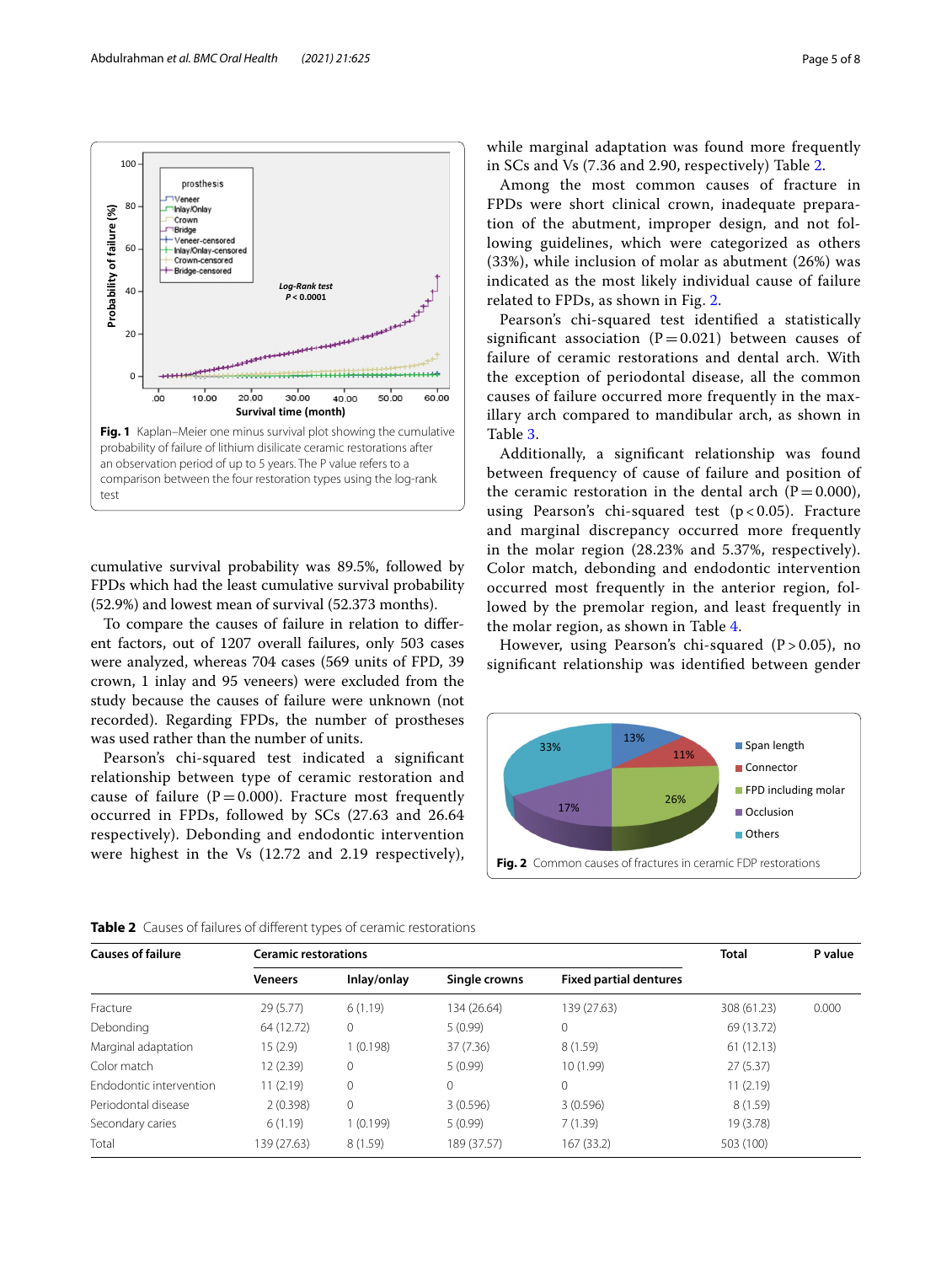<span id="page-5-0"></span>**Table 3** Frequencies of common causes of failure of ceramic restorations in the maxillary and mandibular arches

| <b>Causes of failure</b>     | Arch        |             | <b>Total</b> | P value |  |
|------------------------------|-------------|-------------|--------------|---------|--|
|                              | Maxillae    | Mandible    |              |         |  |
| Fracture                     | 188 (37.38) | 120 (23.86) | 308 (61.23)  | 0.021   |  |
| Debonding                    | 46 (9.15)   | 23 (4.57)   | 69 (13.72)   |         |  |
| Marginal adaptation          | 41 (8.15)   | 20 (3.98)   | 61(12.13)    |         |  |
| Color match                  | 24 (4.77)   | 3(0.596)    | 27(5.37)     |         |  |
| Fndodontic interven-<br>tion | 10 (1.99)   | 1(0.199)    | 11 (2.19)    |         |  |
| Periodontal disease          | 3(0.596)    | 5(0.99)     | 8(1.59)      |         |  |
| Secondary caries             | 11 (2.19)   | 8(1.59)     | 19 (3.78)    |         |  |
| Total                        | 323 (64.21) | 180 (35.79) | 503 (100)    |         |  |

and diferent causes of failure of ceramic restorations  $(P=0.3)$ , as shown in Table [5](#page-5-2).

# **Discussion**

There are few clinical studies that have compared the durability of various types of lithium disilicate ceramic restorations. The purpose of this study was to investigate the clinical success rate of lithium disilicate ceramic inlay or onlay, SCs, Vs, and FPDs restorations during a 5-year period. Besides the small methodological diferences from the study by Belli et al. [\[24](#page-7-12)], including sample size, lifetime estimation and types of ceramic restorations, this study could be considered the frst study to evaluate the CSR of four diferent types of ceramic restorations over a 5-year period or the most common causes of their failure in relation to arch, tooth position and gender.

In this study, the 5-year cumulative survival probability of the four diferent types of ceramic restorations, fabricated with lithium disilicate, was 85.08%. Inlay/onlay and Vs ceramic restorations survived longer compared to both SCs and FPDs, while FPDs showed signifcantly higher failure rates over 5 years. The results of the present study are comparable with some other studies. Gehrt et al. [\[25](#page-7-13)] reported that lithium disilicate crowns showed a sufficient survival rate (97.6%), while Sulaiman et al. [[26\]](#page-7-14), over a 45-month period, found only a 0.91% clinical failure rate for monolithic single unit IPS e.Max crowns and 1.83% failure for layered single unit crowns, with a combined failure rate of 1.15%. Additionally, Rauch et al. [[21\]](#page-7-15) reported that after 6 years, 87.6% of monolithic single unit crowns remained clinically acceptable, 70.1% without any complications. When compared to crowns with a zirconia substructure, Belli et al. [\[24\]](#page-7-12) found that inlays and onlays would have a much longer predicted lifespan but a signifcantly lower estimated lifetime (10% failure in 30 years).

In the present study, it was reported that fracture was the main reason for failure of SCs and FPDs ceramic restorations, and this fnding agrees with previous studies  $[27-30]$  $[27-30]$  $[27-30]$ . These failures may be attributed to psychological discomfort, underpreparation, not following the material guidelines regarding span length, tooth position, and inadequate thickness to withstand the occlusal load in posterior areas.

<span id="page-5-2"></span>**Table 5** Frequencies of common causes of failures of ceramic restorations according to gender

| <b>Causes of failure</b>     | Gender      |             | <b>Total</b> | P value |  |
|------------------------------|-------------|-------------|--------------|---------|--|
|                              | Male        | Female      |              |         |  |
| Fracture                     | 135 (26.84) | 173 (34.39) | 308 (61.23)  | 0.3     |  |
| Debonding                    | 30 (5.96)   | 39 (7.75)   | 69 (13.72)   |         |  |
| Marginal adaptation          | 31(6.16)    | 30 (5.96)   | 61 (12.13)   |         |  |
| Color match                  | 4(0.795)    | 23 (4.57)   | 27(5.37)     |         |  |
| Endodontic interven-<br>tion | 6(1.19)     | 5(0.99)     | 11(2.19)     |         |  |
| Periodontal disease          | 3(0.596)    | 5(0.99)     | 8(1.59)      |         |  |
| Secondary caries             | 5(0.99)     | 14 (2.78)   | 19 (3.78)    |         |  |
| Total                        | 214 (42.54) | 289 (57.46) | 503 (100)    |         |  |

<span id="page-5-1"></span>

|  |  | Table 4 Frequencies of common causes of failure of ceramic restorations according to tooth position (anterior, premolar, and molar) |  |  |  |
|--|--|-------------------------------------------------------------------------------------------------------------------------------------|--|--|--|
|  |  |                                                                                                                                     |  |  |  |

| <b>Causes of failure</b> | <b>Tooth position</b> |             |             | <b>Total</b> | P value |
|--------------------------|-----------------------|-------------|-------------|--------------|---------|
|                          | Anterior              | Premolar    | Molar       |              |         |
| Fracture                 | 95 (18.89)            | 71(14.12)   | 142 (28.23) | 308 (61.23)  | 0.000   |
| Debonding                | 41(8.15)              | 27(5.37)    | 1(0.199)    | 69 (13.72)   |         |
| Margin adaptation        | 18 (3.58)             | 16(3.18)    | 27(5.37)    | 61(12.13)    |         |
| Color match              | 16(3.18)              | 10 (1.99)   | 1(0.199)    | 27(5.37)     |         |
| Endodontic intervention  | 8(1.59)               | 3(0.596)    | 0           | 11(2.19)     |         |
| Periodontal disease      | 1(0.199)              | 3(0.596)    | 4(0.795)    | 8(1.59)      |         |
| Secondary caries         | 7(1.39)               | 4(0.795)    | 8 (1.59)    | 19 (3.78)    |         |
| Total                    | 186 (36.98)           | 134 (26.64) | 183 (36.38) | 503 (100)    |         |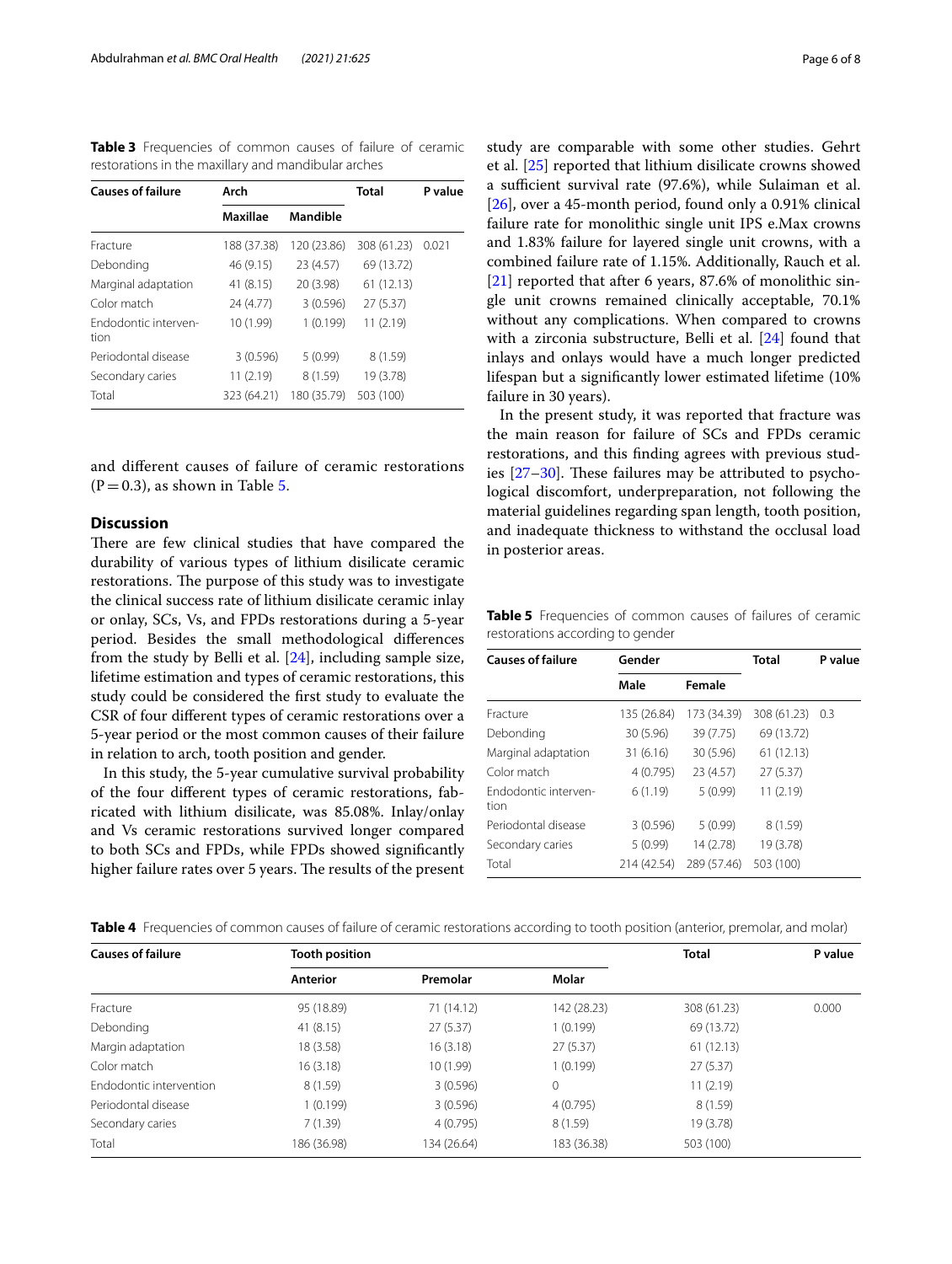SCs and FPDs appeared to be strongly linked with the incidence of crown fracture in the current investigation, which was more common in the posterior locations. In the literature  $[27, 31, 32]$  $[27, 31, 32]$  $[27, 31, 32]$  $[27, 31, 32]$  $[27, 31, 32]$  this is also a common finding. This may be related to the lithium disilicate structure itself. It is prone to fatigue failure in clinical use due to its inherent brittleness and microcracks typically begin at load-bearing and/or stress-concentration sites, eventually fusing under dynamic loads and forming large faults that can weaken the lithium disilicate structure and lead to fracture [\[30](#page-7-17), [33](#page-7-20)].

Marginal discrepancy was identifed as one of the major problems associated with the failure of SCs and Vs fabricated with lithium disilicate, particularly in the posterior molar region. In the present study, complications due to inadequate marginal adaptation amounted to  $(12.13)$  and this could be attributed to difficulties in tooth preparation and scanning.

In the current study, clinical failure related to mismatch in color was more frequently present in the maxillary anterior region with Vs restorations, especially in females, and this was mainly due to teeth type and position and females' higher esthetic demands. The findings are similar to those of Fasbinder et al. [[34](#page-7-21)], who showed that after 2 years, 87.0% of IPS e.Max CAD SCs cemented with dual-cure self-etching cement (Multilink Automix [MA], Ivoclar Vivadent) had minor staining. Previous research [[35,](#page-7-22) [36](#page-7-23)] found that wear of the luting material, as well as patient-related aspects like nutrition, smoking habits, and dental hygiene, all contribute to discoloration.

A limitation of the present retrospective study was that the dentists who performed the treatment also had to perform the recall examinations. Another shortcoming of the study was that include the fact that lithium disilicate was not highly recommended in FPDs in the posterior region due to its mechanical properties. Strengths of this investigation are the use of unique long-term data, large sample size, and the retrospective assessment of four diferent types of ceramic restorations made of lithium disilicate.

In conclusion, the data indicated that lithium disilicate ceramic restorations exhibited ideal medium term survival over all confounding variables studied. FPDs recorded the lowest survival rate and fracture was the most common cause of failure in both SC and FPD ceramic restorations.

#### **Abbreviations**

Vs: Veneers; SCs: Single crowns; FPDs: Fixed partial dentures.

#### **Acknowledgements**

The author acknowledges the contribution of the private B&R Dental Center.

#### **Authors' contributions**

SA, CV and RT contributed to design of the study; DA contributed to data acquisition; AB and RT contributed to data interpretation. All authors were involved in drafting the manuscript and revising it critically; all have given fnal approval of the version to be published and agree to be accountable for all aspects of the work. All authors read and approved the fnal manuscript.

#### **Funding**

This study was supported by the private B&R Dental Center.

#### **Availability of data and materials**

The datasets used and/or analyzed during the current study are available from the corresponding author on reasonable request.

#### **Declarations**

#### **Ethics approval and consent to participate**

Each participant provided written informed consent to participate in the study. The study was conducted in accordance with the Declaration of Helsinki and approved by the Ethical Committee of the College of Dentistry of the University of Sulaimani (application no. 200).

#### **Consent for publication**

Not applicable.

#### **Competing interests**

The other authors declare that they have no competing interests.

#### **Author details**

<sup>1</sup> Department of Medicine and Dental Medicine, Danube Private University, Steiner Landstraße 124, 3500 Krems-Stein, Austria. <sup>2</sup> Conservative Department, College of Dentistry, University of Sulaimani, Madam Mitterrand Street 30, Sulaimani, Kurdistan Region 46001, Iraq.

# Received: 22 August 2021 Accepted: 25 November 2021 Published online: 07 December 2021

#### **References**

- <span id="page-6-0"></span>Tysowsky GW. The science behind lithium disilicate: a metal-free alternative. Dent Today. 2009;28:112–3.
- <span id="page-6-1"></span>2. Wiedhahn K. From blue to white: new high-strength material for Cerec– IPS e.max CAD LT. Int J Comput Dent. 2007;10:79–91.
- <span id="page-6-2"></span>3. Goujat A, Abouelleil H, Colon P, Jeannin C, Pradelle N, Seux D, Grosgogeat B. Mechanical properties and internal ft of 4 CAD-CAM block materials. J Prosthet Dent. 2018;119(3):384–9.
- <span id="page-6-3"></span>4. Beuer F, Schweiger J, Edelhoff D. Digital dentistry: an overview of recent developments for CAD/CAM generated restorations. Br Dent J. 2008;204:505–11.
- <span id="page-6-4"></span>5. Della Bona A, Nogueira AD, Pecho OE. Optical properties of CAD-CAM ceramic systems. J Dent. 2014;42(9):1202–9.
- <span id="page-6-5"></span>6. Baroudi K, Ibraheem SN. Assessment of chair-side computer-aided design and computer-aided manufacturing restorations: a review of the literature. J Int Oral Health. 2015;7:96–104.
- <span id="page-6-6"></span>7. Sailer I, Oendra AE, Stawarczyk B, Hämmerle CH. The effects of desensitizing resin, resin sealing, and provisional cement on the bond strength of dentin luted with self-adhesive and conventional resin cements. J Prosthet Dent. 2012;107:252–60.
- <span id="page-6-7"></span>8. Poticny DJ, Klim J. CAD/CAM in-office technology: innovations after 25 years for predictable, esthetic outcomes. J Am Dent Assoc. 2010;141:5–9.
- <span id="page-6-8"></span>9. Kern M, Beuer F, Frankenberger R, et al. Vollkeramik auf einen Blick; Arbeitsgemeinschaft für Keramik in der Zahnheilkunde e.V.: Esslingen, Germany, 2015.
- <span id="page-6-9"></span>10. Cortellini D, Canale A. Bonding lithium disilicate ceramic to feather-edge tooth preparations: a minimally invasive treatment concept. J Adhes Dent. 2012;14:7–10.